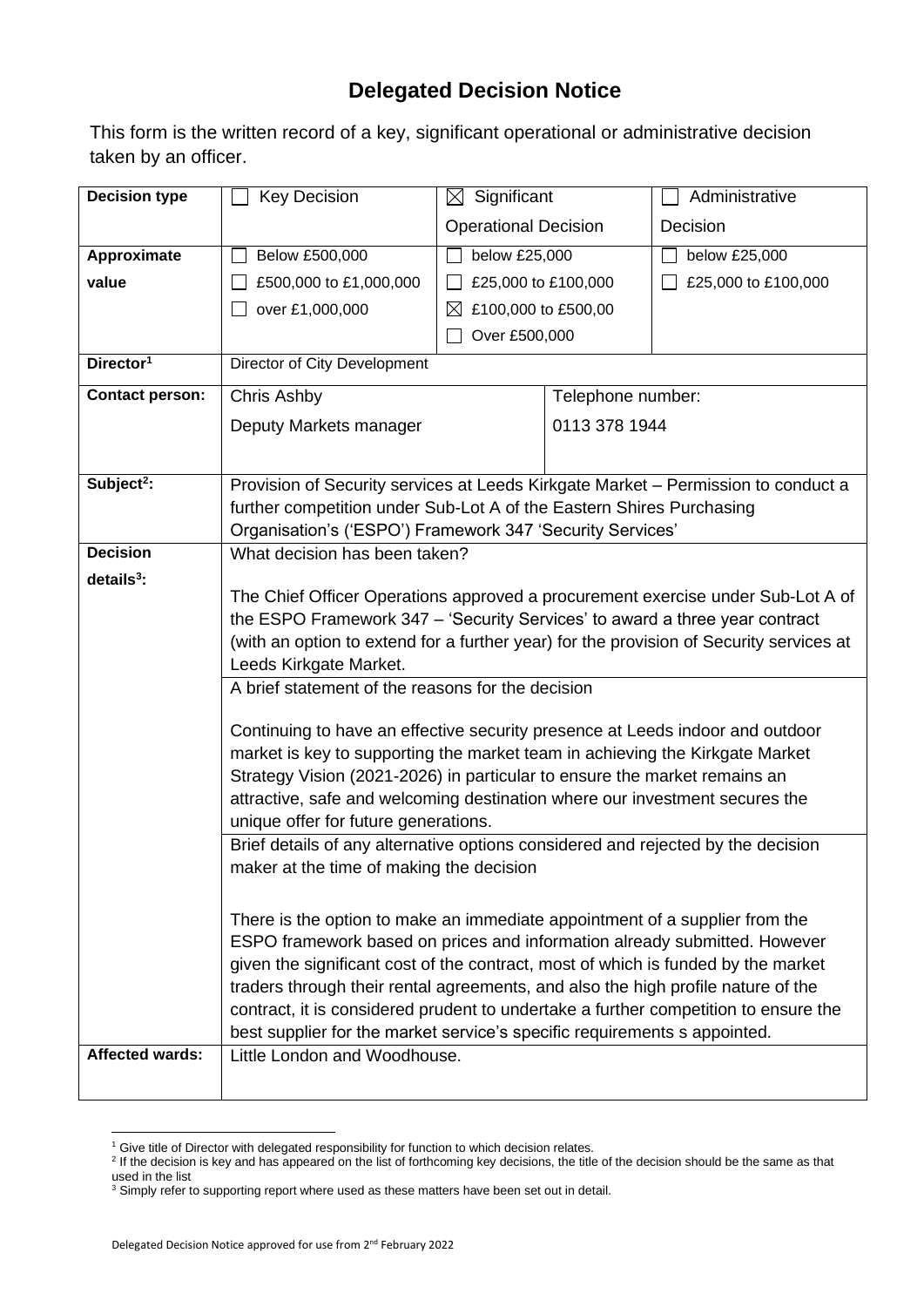| <b>Details of</b>          | <b>Executive Member</b>                                                                                       |  |  |  |  |
|----------------------------|---------------------------------------------------------------------------------------------------------------|--|--|--|--|
| consultation               | n/a                                                                                                           |  |  |  |  |
| undertaken <sup>4</sup> :  |                                                                                                               |  |  |  |  |
|                            | <b>Ward Councillors</b>                                                                                       |  |  |  |  |
|                            | n/a                                                                                                           |  |  |  |  |
|                            | Chief Digital and Information Officer <sup>5</sup>                                                            |  |  |  |  |
|                            | n/a                                                                                                           |  |  |  |  |
|                            | Chief Asset Management and Regeneration Officer <sup>6</sup>                                                  |  |  |  |  |
|                            | n/a                                                                                                           |  |  |  |  |
|                            | <b>Others</b>                                                                                                 |  |  |  |  |
|                            | n/a                                                                                                           |  |  |  |  |
| Implementation             | Officer accountable, and proposed timescales for implementation                                               |  |  |  |  |
|                            | Chris Ashby, Deputy Markets Manager - Implementation 4th November 2022.                                       |  |  |  |  |
| List of                    | Date Added to List:-                                                                                          |  |  |  |  |
| Forthcoming                | If Special Urgency or General Exception a brief statement of the reason why it is                             |  |  |  |  |
| Key Decisions <sup>7</sup> | impracticable to delay the decision                                                                           |  |  |  |  |
|                            | n/a                                                                                                           |  |  |  |  |
|                            |                                                                                                               |  |  |  |  |
|                            | If Special Urgency Relevant Scrutiny Chair(s) approval                                                        |  |  |  |  |
|                            | Signature<br>Date                                                                                             |  |  |  |  |
| <b>Publication of</b>      | If not published for 5 clear working days prior to decision being taken the reason                            |  |  |  |  |
| report <sup>8</sup>        | why not possible:                                                                                             |  |  |  |  |
|                            | If published late relevant Executive member's approval                                                        |  |  |  |  |
|                            | Signature<br>Date                                                                                             |  |  |  |  |
| <b>Call In</b>             | Is the decision available <sup>9</sup><br>$\boxtimes$ No<br>Yes                                               |  |  |  |  |
|                            | for call-in?                                                                                                  |  |  |  |  |
|                            |                                                                                                               |  |  |  |  |
|                            | If exempt from call-in, the reason why call-in would prejudice the interests of the<br>council or the public: |  |  |  |  |
|                            |                                                                                                               |  |  |  |  |
| <b>Approval of</b>         | Authorised decision maker <sup>10</sup>                                                                       |  |  |  |  |
| <b>Decision</b>            | Phil Evans, Chief Officer, Operations and Active Leeds                                                        |  |  |  |  |

<sup>4</sup> Include details of any interest disclosed by an elected Member on consultation and the date of any relevant dispensation given.

<sup>&</sup>lt;sup>5</sup> See Officer Delegation Scheme (Executive Functions) CDIO must be consulted in relation to all matters relating to the Council's use of digital technology

<sup>&</sup>lt;sup>6</sup> See Officer Delegation Scheme (Executive Functions) CAMRO must be consulted in relation to all matters relating to the Council's land and buildings.

 $^7$  See Executive and Decision Making Procedure Rule 2.4 - 2.6. Complete this section for key decisions only

<sup>&</sup>lt;sup>8</sup> See Executive and Decision Making Procedure Rule 3.1. Complete this section for key decisions only

<sup>&</sup>lt;sup>9</sup> See Executive and Decision Making Procedure Rule 5.1. Significant operational decisions taken by officers are never available for call

in. Key decisions are always available for call in unless they have been exempted from call in under rule 5.1.3.

 $10$  Give the post title and name of the officer with appropriate delegated authority to take the decision.